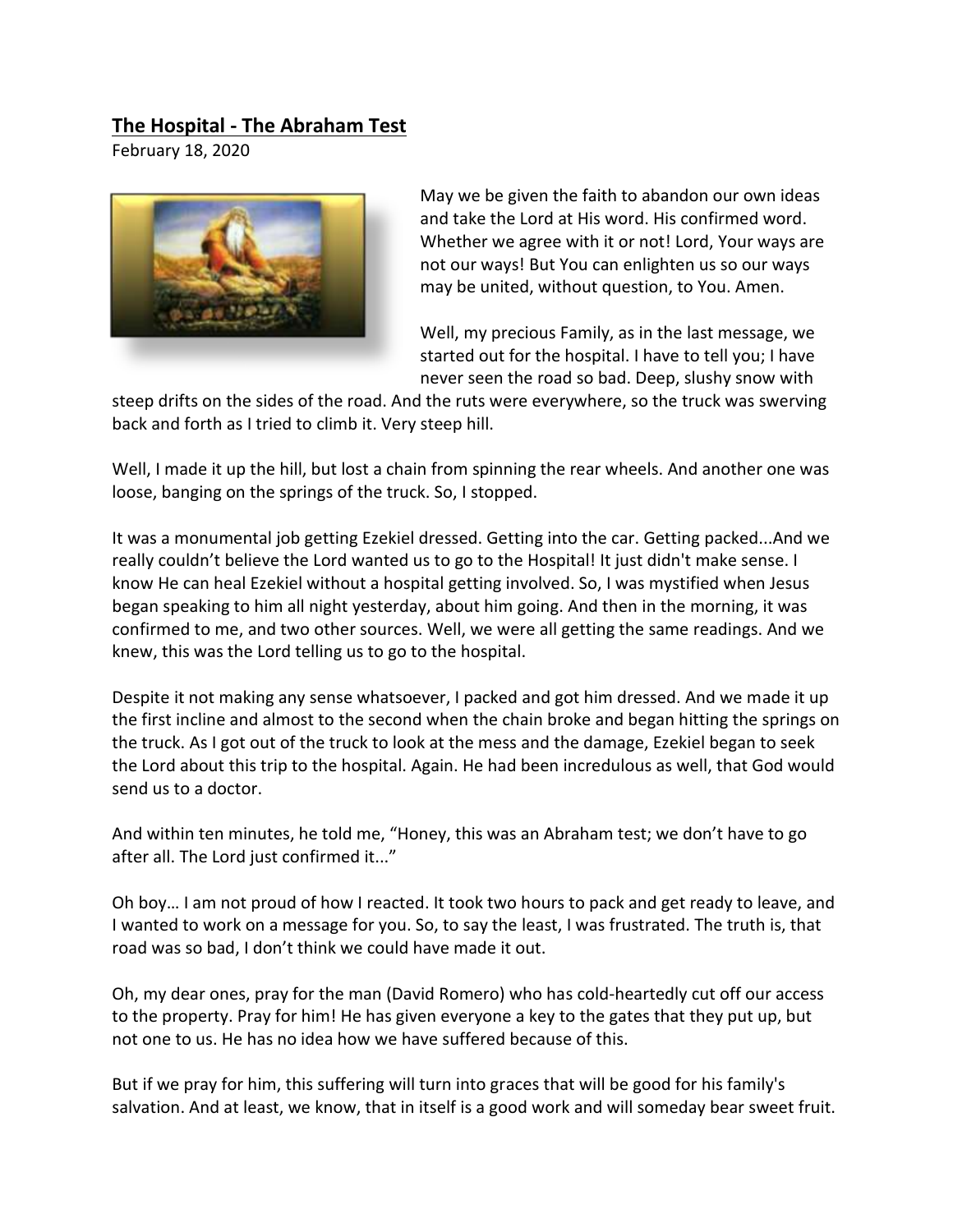But in the meantime, we desperately need a bulldozer to maintain that road. We didn't need it when we had horses, 'cause the road wasn't getting chewed up by people coming in and out. We road in on our horses and stayed here for a couple of weeks. And then we'd go shopping once every two weeks or deliver food to other people. So, we didn't need a bulldozer then. But boy, we sure need something like that now!

Well, I have to admit, I hated the idea of leaving the hermitage. I hated the idea of having to deal with doctors instead of the Holy Spirit for Ezekiel's healing. But I knew beyond a shadow of a doubt that Jesus was telling us to go.

When I sat at my altar, right after He confirmed to me that we needed to go to the hospital, He appeared visibly in the spirit at my right and said, *"Do you trust Me?"* 

I answered, "Yes, Lord. I trust you." Then my mind did flip flops again as I poured over all the reasons why we should not go to the doctor.

And He asked me again, still visible, *"Do you trust Me?"*

Yes, Lord, I trust you. And then again, my mind did its thing and He said very simply, *"Trust Me."* 

And I had such a peace, I could do nothing but get up and start packing.

So, here we are. All packed up, stuck in the snow with no chain on the left rear tire and the right rear tire chain broken. No bungees on any of the chains - they'd been lost, I guess. And the Lord telling us to back down this hill - all the way to the hermitage. That in itself was an ordeal...

Do you remember, dear ones, when Abraham was told by God to take his only son, by Sarah. The son of his promise from God. And go to a mountain out in the wilderness and sacrifice him? Can you imagine what he felt as he traveled to Mt. Moriah (which is where the Muslim Mosque is in Jerusalem now, on the very sight of the destroyed Jewish temple).

But can you imagine what he was going through his mind? About killing his very own son? The one he waited 100 years to have with Sarah? And his son was asking him, "Father. I see the wood. But where's the sacrifice?" And Abraham replied, and in his supernatural Faith, "God will provide the sacrifice, my son."

## Wow...

And I wanted to share something with you. It's an insight from a blog called Smoodock's Blog. And this is what he had to say about this.

"I believe there is evidence, in the wording of the text, that God was indeed doing this thing as he endeavored to bring Abraham to the point of simply trusting him. Notice what the text says: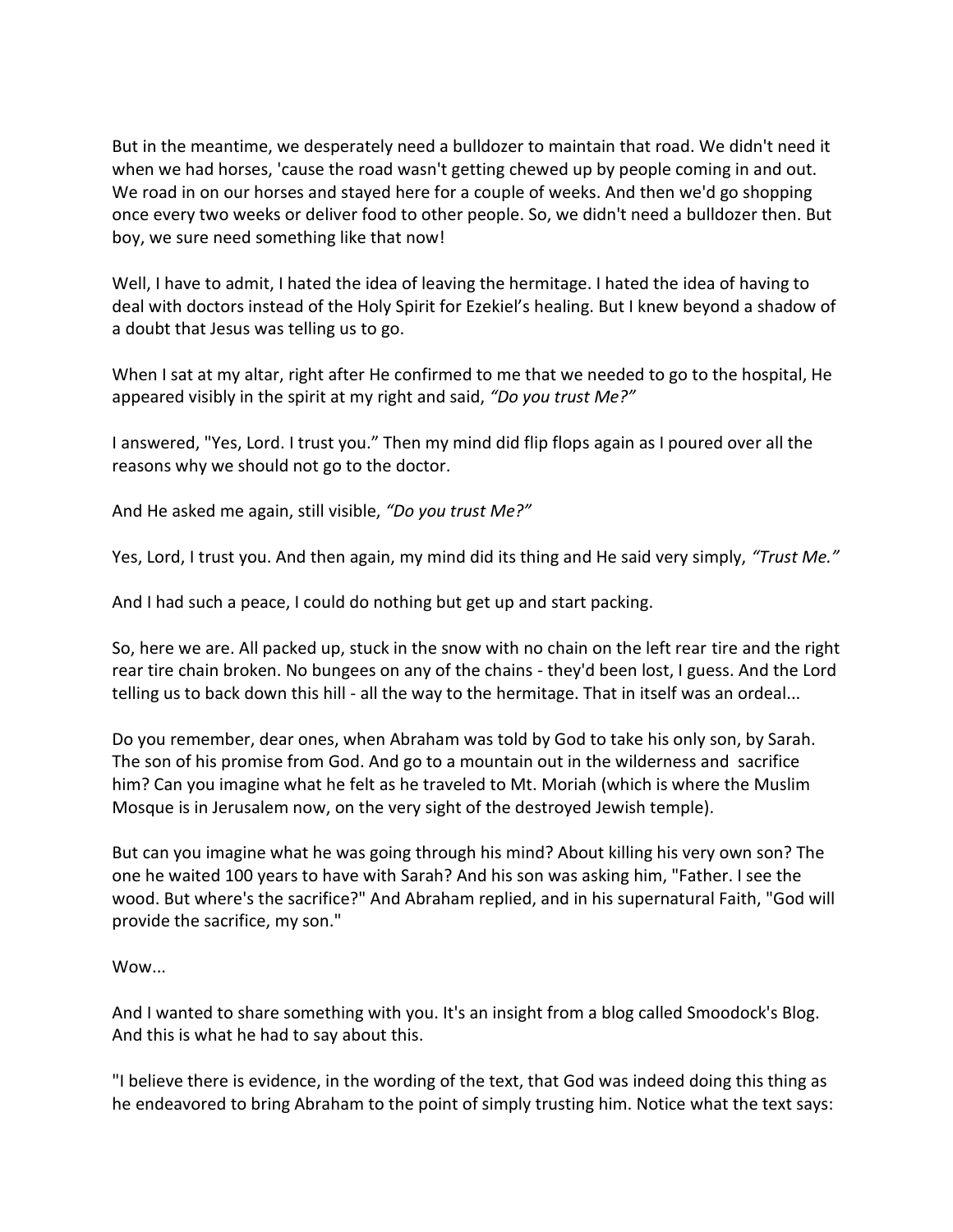"And he said, 'Take now your son, your only son Isaac, whom you love, and get you into the land of Moriah; and offer him there for a burnt offering upon one of the mountains which I will tell you of.'

He continues to say, "The wording here in Genesis 22:2 is similar to what we find in Genesis 12:1 when God called Abram (Abraham) out of his own land. Notice that phrase "Get you out of your country" (Genesis 12:1) answers to the phrase "get you into the land" (Genesis 22:2). The same Hebrew word is used and means "going go". Also, the word for land is the same in both verses. In Genesis 12:1 it is "unto a land I will show you." In Genesis 22:2 it is "into the land of Moriah.

"What is God doing and what could Abraham be thinking at this point?

"In the first Scripture, only Abraham is involved and is called upon to sacrifice his past. But in the second, Isaac is also involved, and Abraham is called upon to sacrifice his future."

What a beautiful insight that is, from this blog.

He continues, "In other words he is called upon to trust God and only God to bring about what he had promised."

Keep it in mine, guys, the Lord promised me Ezekiel would be healed.

"The wording in both accounts implies that Abraham is forced to consider God's original promise with what Abraham is asked to do in Genesis 22.

"Every hope Abraham had at this point was wrapped up in his son, Isaac. Yet God, who made himself the surety of his own promises to Abraham in Genesis 15:8-18, was now asking Abraham to work against his own hopes. No matter what Abraham does at this point, this moment would show itself to be one of those defining moments that forms not only the thinking and identity of Abraham for the rest of his life, but also it would shape the thinking and the identity of all those who would come after him who would look to him as their father."

Wow. And that's Smoodock's Blog. The context of the Binding of Isaac.

In other words, Jesus promised me that Ezekiel would not die, and a prophet said he would be healed in the wilderness. Which I assume is here—but may not be.

And now the Lord is telling me to take him to the hospital?? Who can understand the inscrutable ways of God? Maybe He wanted me to have scans to prove that Ezekiel's illness was real, so that when he gets healed, there is solid proof? Maybe He wants to involve the medical cures as well as supernatural???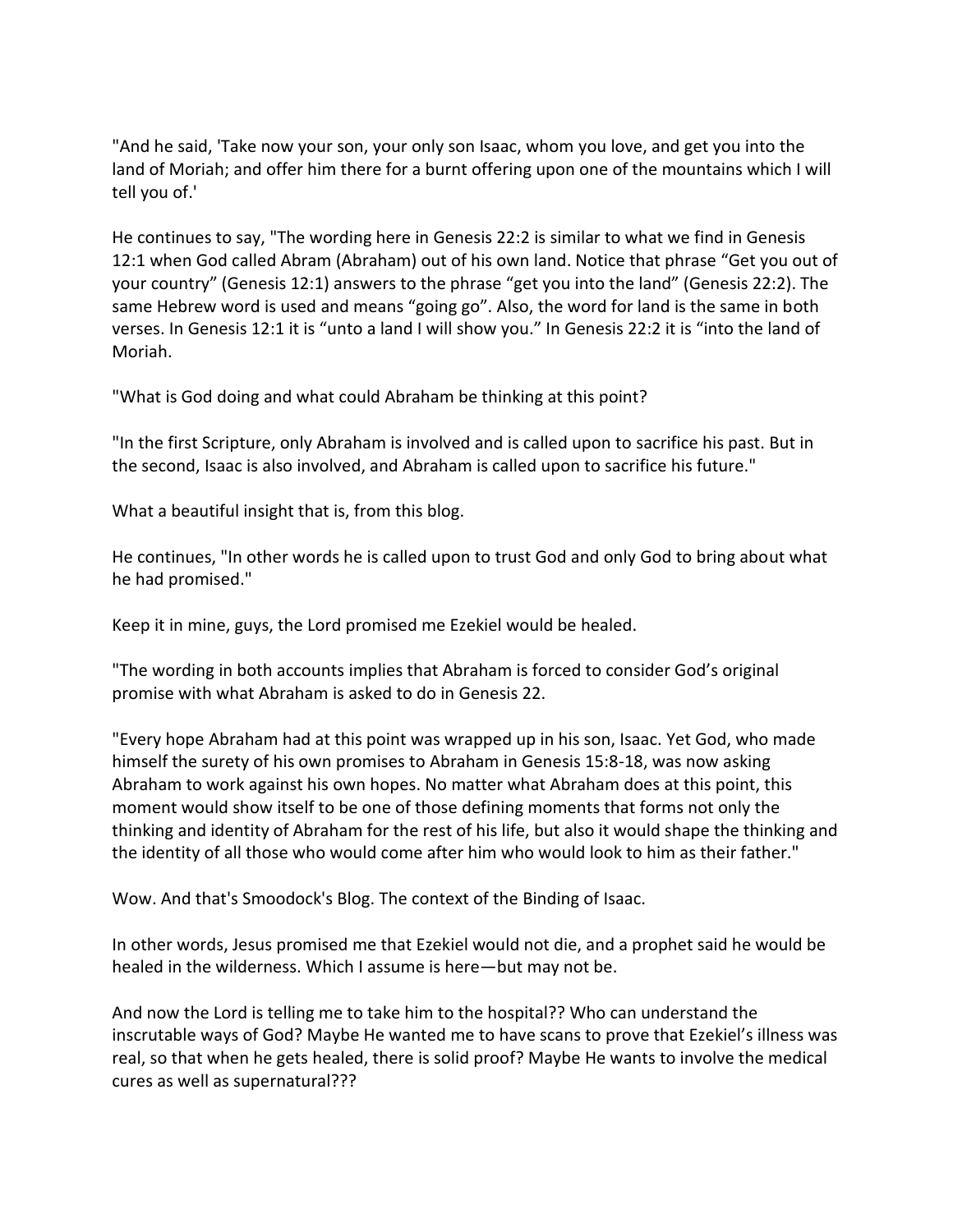## Oh, I was so full of questions and reasonings!

The bottom line was that I believed God was going to heal him, not man. And taking him to a hospital contradicted that, in my own mind. But I knew that He told me to do it. And it was confirmed by others. So, here we were. Jesus spoke to his heart while I was surveying the damage done to the truck, and He said, *"Go back to the hermitage; this was only a test of obedience, such as I gave Abraham."*

## Wow.

Was I relieved? Yes, I was relieved, but also peeved! Because I had packed for 5 days—holy books, medicine & vitamin. Just an extra habit, but also for Ezekiel. And here He was telling me to go home and unpack?! I was happy, but frustrated… Couldn't I have had this day for prayer and a message and music instead??? And what about what I put our brother and sister through, helping us to get ready?

Do you see Family? Do you see how unsuited I am for this job? Who am I to question God's motives? A speck of dust, at best...

Lord, I repent. I am so sorry for questioning Your doings. Obviously, this was an important test. And perhaps there are those who need to hear this, so they can understand these kinds of contradictions. In any case, Jesus, Your ways are perfect. And I am very sorry for protesting. Please forgive me.

Jesus replied, *"My very little one, you are a pill at times. But I forgive you. I love you so very deeply, even your rebellious questions cannot take that love from My heart. Do you not love your cats when they put up a fuss and demand their way? Or they don't come when you call them? You love them all the same. Thank you for recognizing My prerogatives and your presumption.* 

*"Dear Heartdwellers, the longer you dwell in My Heart, the more you will understand My ways. That they are not your ways. Much of this training, which is taking place on this Channel, is to get you to recognize and accept this Truth without protesting.* 

*"I approve of those who have already grasped this concept and made it a permanent fixture in their thinking. It is very tedious to have to explain Oneself, when One's ways are always perfect! It is so much easier for Me when you know this Truth and correspond to it with your whole heart, when things seem so contradictory to you.*

*"This kind of thinking comes with age and experience in living for Me alone. This is also what you must teach others, because very often human logic gets in the way and and completely snafus and changes the course of action and determines your course—when I would have preferred to determine your course.*